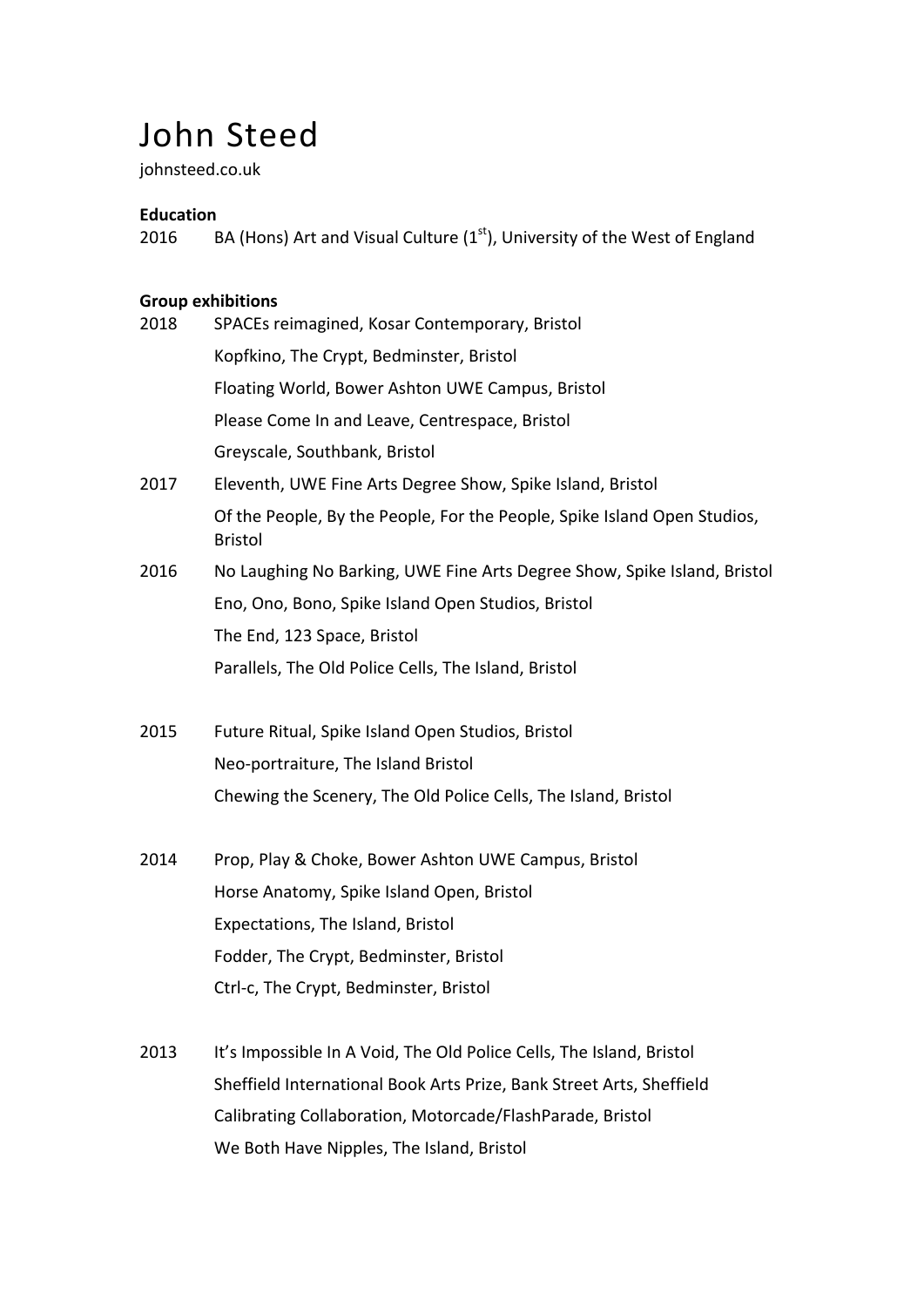Bristol Chelsea Exchange, Chelsea College of Art and Design Library, London Moore's Law, Hamilton House, Stokes Croft, Bristol

- 2012 Institutions, The Island, Bristol Doubles Show, Bower Ashton UWE Campus, Bristol Domino Effect, Motorcade/FlashParade, Bristol
- 2011 Paperclip, Stokes Croft, Bristol

#### **Collaborative exhibitions**

2015 The Ghost in the Machine, The Edwardian Cloakroom, Bristol (w. Maxine Hayes)

#### **Performances**

- 2018 Please Come In and Leave, Centrespace, Bristol Production, Production, Production, Spike Associates weekend residency, Tate Exchange, Tate Modern, London
- 2015 On, Southbank, Bristol
- 2014 Fodder, The Crypt, Bristol
- 2013 It's Impossible In A Void, The Old Police Cells, The Island, Bristol Moore's Law, Hamilton House, Stokes Croft, Bristol
- 2012 Strange Angel, Southbank, Bristol

#### **Curation**

2018 SPACEs reimagined, Kosar Contemporary, /Bristol

#### **Workshops**

- 2017 Adaptives Workshop, Chisenhale Studios, Bristol (w. Monika Oechsler)
- 2016 Tools With No Purpose (part of Do With This As You Will), Centrespace, Bristol

## **Film screenings**

2016 Glastonbury Festival Short Film Festival 2016, Groovy Movie Picture House, Glastonbury Festival of Contemporary Performing Arts